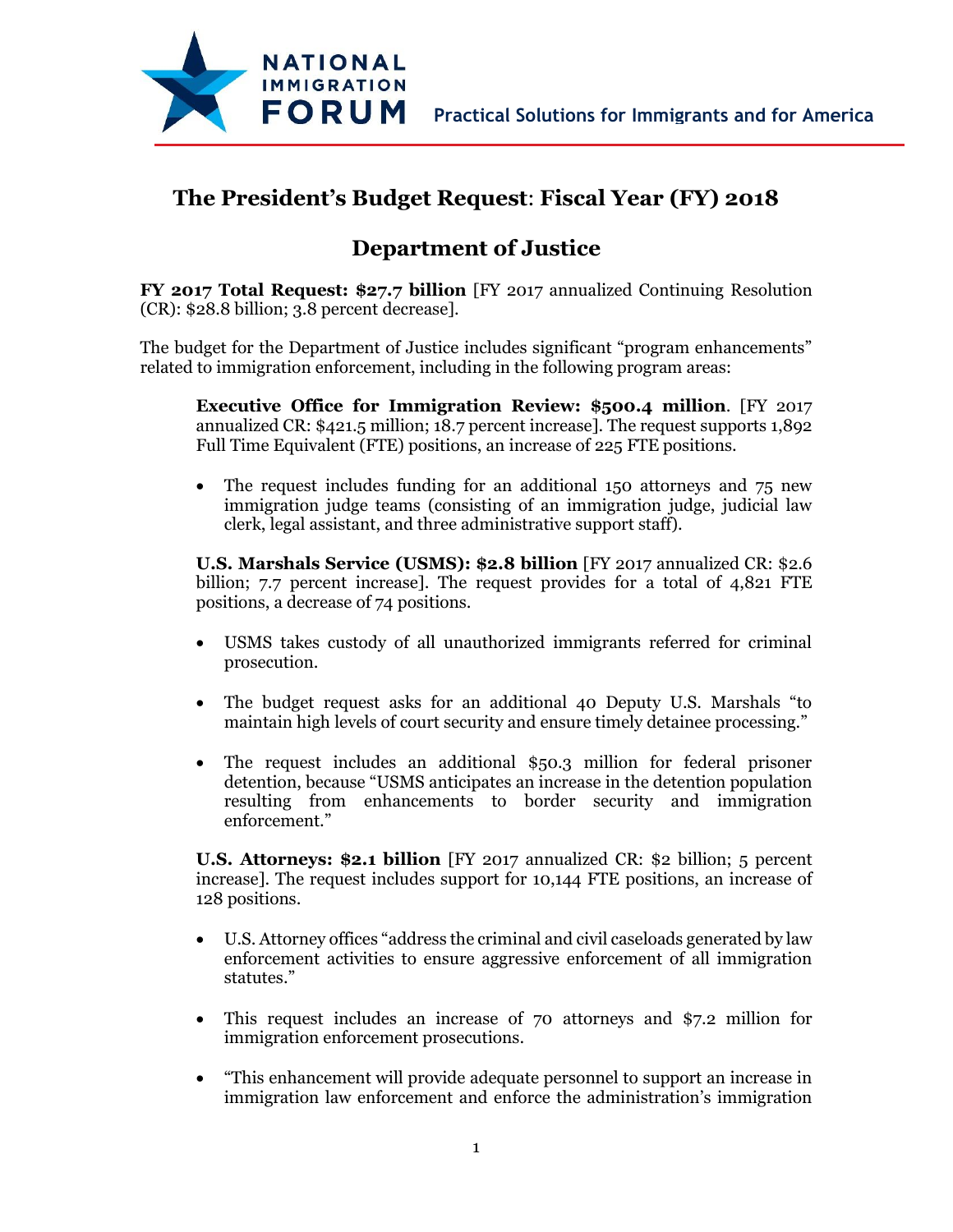and border security policies and programs. Focus areas include transnational alien smuggling organizations; attempted re-entry after deportation; illegal presence in the United States; document fraud-related offenses, including visa and immigration benefits fraud; immigration fraud perpetuated by businesses, non-profits, and individuals; assistance with interdiction of national security targets; counterterrorism initiatives; narcotics and human trafficking; and violent crime efforts impacting border security."

**Civil Division: \$291.8 million** [FY 2017 annualized CR: \$291.7 million; 0.03 percent increase]. This budget request supports 1,130 FTE positions, a decrease of 59.

- The budget requests an additional \$1.9 million and 15 attorneys for the Office of Immigration Litigation.
- The Civil Division's Office of Immigration Litigation "defends the government against programmatic and individual challenges to federal immigration policies or actions. This enhancement will provide adequate staff to address a growing caseload of challenges to the nation's immigration laws, regulations, and policies."

**Environment and Natural Resources Division (ENRD): \$115.6 million** [FY 2017 annualized CR: \$110.3 million; 4.8 percent increase]. The request supports 527 FTE positions, an increase of 1 position.

- The Environment and Natural Resources Division (ENRD) handles both civil and criminal litigation concerning the defense and enforcement of environmental laws and regulations.
- The budget requests an additional \$1.8 million and 20 positions (12 attorneys) for the Land Acquisition Section — an increase of 18 positions (10 attorneys) and \$1.5 million.
- ENRD's Land Acquisition Section is "principally responsible for acquiring real property to secure the border between the United States and Mexico. This enhancement will dedicate 20 positions to meet litigation, acquisition, and appraisal demands during the construction along the border between Mexico and the United States."

## **Other Justice Department Entities Touching on Immigration and Border Enforcement**

**Federal Bureau of Investigation: \$8.8 billion** [FY 2017 annualized CR: \$8.7 billion; 1.1 percent increase]. The budget request anticipates a decrease of 1,373 FTE positions, to 31,999 positions.

 Among the increases called for in this budget is support for Transnational Organized Crime investigations. The budget requests an increase of \$6.8 million and 40 agents.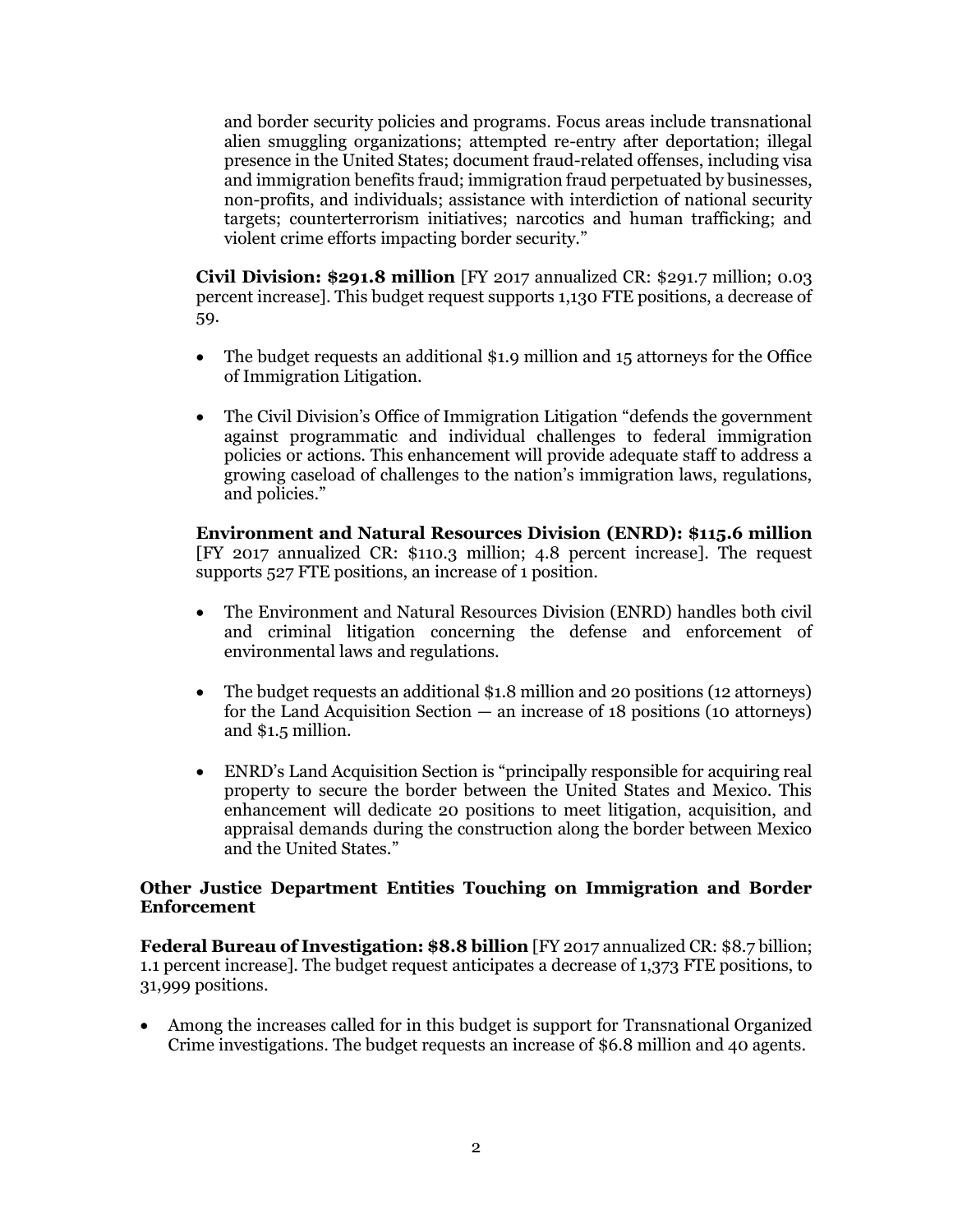**Drug Enforcement Administration (DEA): \$2.484 billion** [FY 2017 annualized CR: \$2.433 billion; 2.1 percent increase]. The request supports 8,082 FTE positions, an increase of 39 positions.

- The budget requests an increase of \$6.5 million for the investigation of Transnational Criminal Organizations.
- "DEA combats the Transnational Criminal Organizations (TCOs) that supply drugs, control distribution networks, launder drug profits, and fuel violent crime inside the United States. … DEA places special emphasis on Mexican criminal organizations because they control the smuggling of drugs along our Southwest border."

**Bureau of Alcohol, Tobacco, Firearms and Explosives: \$1.274 billion** [FY 2017 annualized CR: \$1.238 billion; 2.9 percent increase]. This supports 4,986 FTE positions, a decrease of 42.

 "ATF continues to operate enforcement groups to address firearms trafficking and violent crime along every U.S. border. ATF focuses on collaborative efforts with its Federal, State and local law enforcement partners to combat violent firearms crime and disrupt and dismantle street gangs with ties to transnational criminal organizations."

**Community Relations Service: \$14.4 million** [FY 2017 annualized CR: \$14.4 million; 100 percent decrease]. The budget requests 54 FTE positions, a decrease of 4.

 The Community Relations Service provides assistance to state and local communities in the prevention and resolution of tension, violence and civil disorders relating to actual or perceived discrimination on the basis of race, color or national origin. It works with communities to prevent and respond to hate crimes and address tension associated with alleged discrimination.

**State Criminal Alien Assistance Program (SCAAP): \$0** [FY 2017 annualized CR: \$209.6 million]. The request calls for ending SCAAP.

 SCAAP is part of the Office of Justice Programs, State and Local Law Enforcement Assistance and provides federal payments to states and localities that incurred correctional costs for incarcerating undocumented immigrants. The previous administration also attempted to end SCAAP, but Congress continues to maintain or increase funding for the program.

**Victims of Trafficking Grant Program: \$45 million** [FY 2016 Enacted: \$45 million; no change in funding].

 Housed under the Office of Justice Programs, this program helps combat human trafficking and provides services to trafficking victims. Funding for the Victims of Trafficking Grant Program is being requested under the Crime Victims Fund.

**Office on Violence against Women: \$480 million** [FY 2017 annualized CR: \$474.1] million; 1.2 percent increase]. The request provides for 66 FTE positions, a decrease of 10 FTE positions.